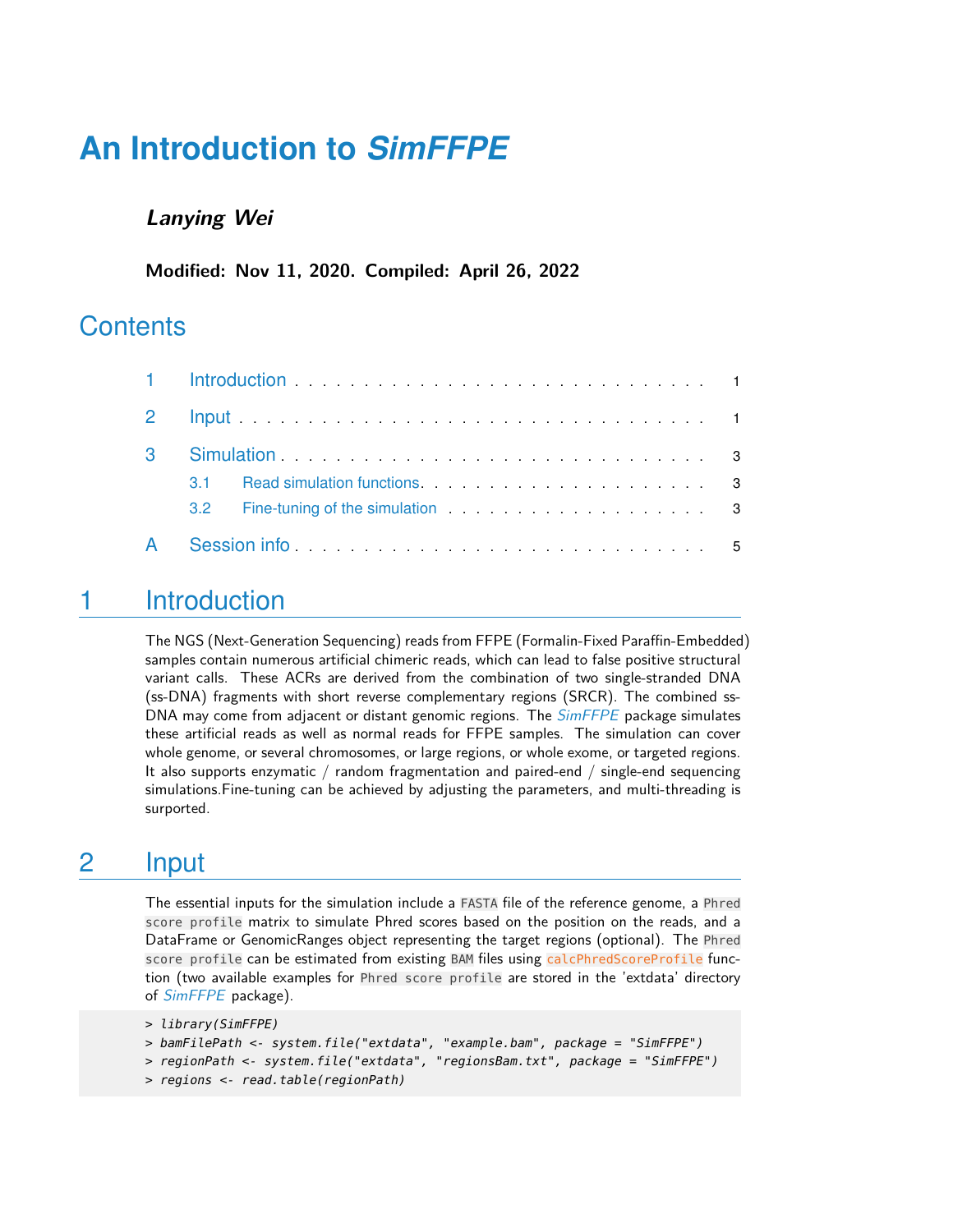>

```
> PhredScoreProfile <- calcPhredScoreProfile(bamFilePath, targetRegions = regions)
> ## Example Phred score profile with 100 read length
> PhredScoreProfilePath <- system.file("extdata", "PhredScoreProfile1.txt",
+ package = "SimFFPE")
> PhredScoreProfile <- as.matrix(read.table(PhredScoreProfilePath, skip = 1))
> colnames(PhredScoreProfile) <-
+ strsplit(readLines(PhredScoreProfilePath)[1], "\t")[[1]]
> #
> ## Example Phred score profile with 150 read length
>
> PhredScoreProfilePath2 <- system.file("extdata", "PhredScoreProfile2.txt",
+ package = "SimFFPE")
> PhredScoreProfile2 <- as.matrix(read.table(PhredScoreProfilePath2, skip = 1))
> colnames(PhredScoreProfile2) <-
+ strsplit(readLines(PhredScoreProfilePath2)[1], "\t")[[1]]
>
```
The FASTA file of reference genome can be read in as DNAStringSet with readDNAStringSet function from [Biostrings](http://bioconductor.org/packages/Biostrings) package. The reference genome example file consists of small regions of 24 chromosomes from human hg19 reference genome.

```
> referencePath <- system.file("extdata", "example.fasta", package = "SimFFPE")
> reference <- readDNAStringSet(referencePath)
> reference
DNAStringSet object of length 24:
     width seq names
 [1] 30000 AGACTAACATGGA...TCCTTTCTTTCC 1 dna 20000001:20...
 [2] 30000 ACATTTCCATTTG...GTAGGCGGGGCA 2 dna 20000001:20...
 [3] 30000 TGTTTACACATTT...TGCCCAAAACTT 3 dna 20000001:20...
 [4] 30000 GTTTAACGATCTA...TGTCGTCTGCCT 4 dna 20000001:20...
 [5] 30000 CCACTTATCTTGT...AGGTGTTTGCTA 5 dna 20000001:20...
 ... ... ...
[20] 30000 TCAGTTTGGGAGG...AATCTCCTTTAG 20 dna 20000001:2...
[21] 30000 CCCTTCTCCTATC...TAAAATACTCAA 21 dna 20000001:2...
[22] 30000 TGGGAAGGTGGGG...GAAATATTTGTT 22 dna 20000001:2...
[23] 30000 AGAAATGATGGCT...AGGCTCTGAAGA X dna 20000001:20...
[24] 30000 ATGGTATTTGGGA...CAAAAAGGAATG Y dna 20000001:20...
```
To simulate reads of certain regions, a DataFrame or GenomicRanges object representing the target regions is required (not required when simulating reads on the whole genome / several chromosomes / large regions). The DataFrame representing the target regions should have three columns, which indicate chromosomes, start positions and end positions respectively (one-based coordinate).

```
> regionPath <- system.file("extdata", "regionsSim.txt", package = "SimFFPE")
> targetRegions <- read.table(regionPath)
```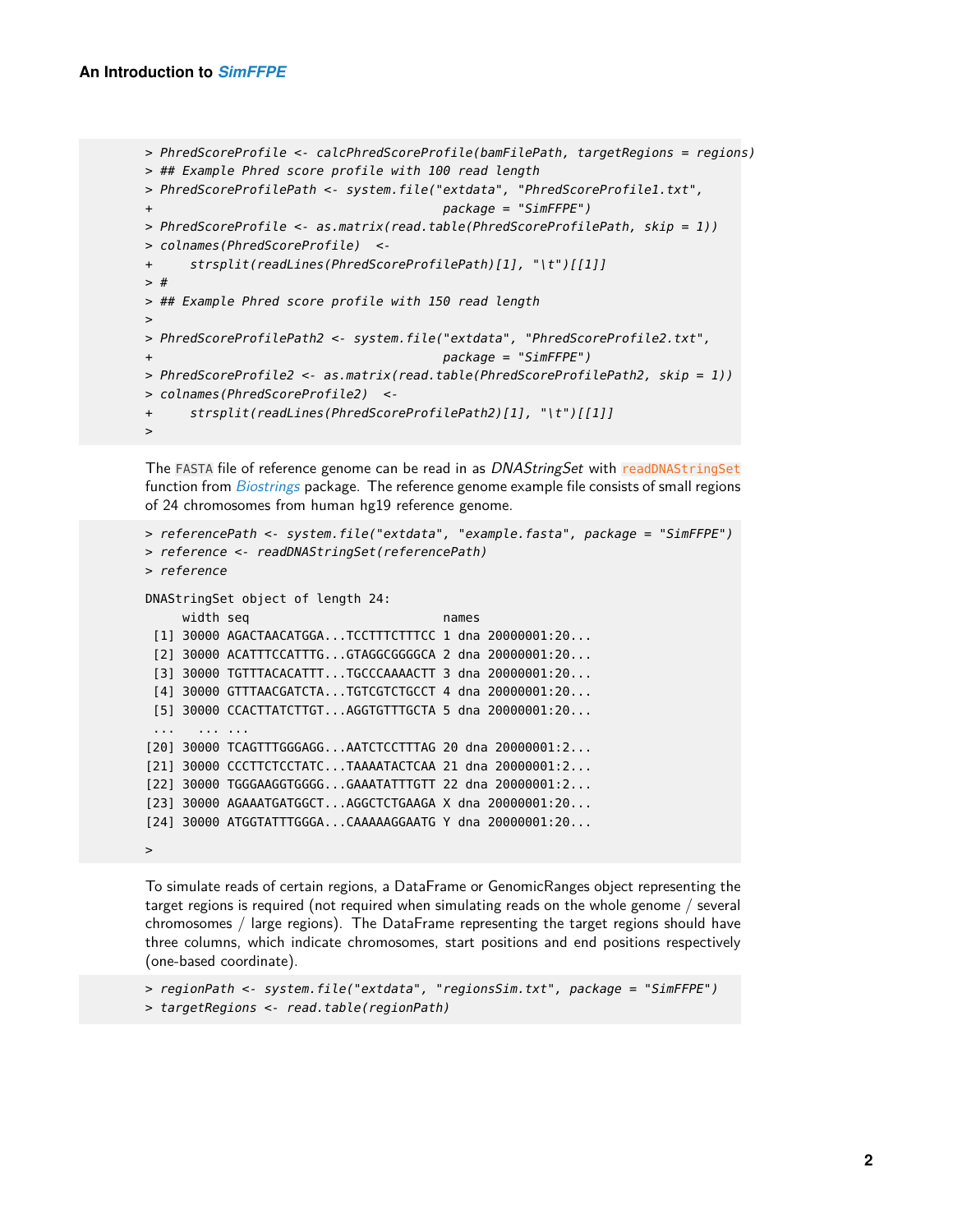## 3 Simulation

The simulation includes three steps: 1) Simulate artificial chimeric reads derived from the combination of two ss-DNA segments from adjacent regions on the chromosome. 2) Simulate artificial chimeric reads derived from the combination of two ss-DNA from distant regions (distant regions on the same chromosome, or any regions on different chromosomes). 3) Simulate reads derived from normal sequences. You can also skip any of these steps in the simulation. There are two functions which can be used for the simulation: readSimFFPE and targetReadSimFFPE.

#### 3.1 Read simulation functions

<span id="page-2-0"></span>To simulate reads on whole genome, or several chromosomes, or large regions, please use the readSimFFPE function:

```
> ## Simulate reads of the first three sequences of the reference genome
>
> sourceSeq <- reference[1:3]
> outFile1 <- paste0(tempdir(), "/sim1")
> readSimFFPE(sourceSeq, referencePath, PhredScoreProfile2, outFile1,
+ overWrite = TRUE, coverage = 80, readLen = 150,
+ enzymeCut = TRUE, threads = 2)
> #
> ## Simulate reads of defined regions on the first two sequences of
> ## the reference genome
>
> sourceSeq2 <- DNAStringSet(lapply(reference[1:2], function(x) x[1:10000]))
> outFile2 <- paste0(tempdir(), "/sim2")
> readSimFFPE(sourceSeq2, referencePath, PhredScoreProfile2, outFile2,
+ overWrite = TRUE, coverage = 80, readLen = 150, enzymeCut = TRUE)
>
```
To simulate reads on whole exome or targeted regions please use the targetReadSimFFPE function:

```
> outFile3 <- paste0(tempdir(), "/sim3")
> targetReadSimFFPE(referencePath, PhredScoreProfile, targetRegions, outFile3,
+ coverage = 120, readLen = 100, meanInsertLen = 180,
+ sdInsertLen = 50, enzymeCut = FALSE)
>
```
<span id="page-2-1"></span>Additional information can be found on the help pages for the readSimFFPE function and the targetReadSimFFPE function.

#### 3.2 Fine-tuning of the simulation

Fine-tuning of the simulation is achievable by the adjustments of some parameters of the function readSimFFPE and targetReadSimFFPE. You can simulate reads in smaller regions during fine-tuning to save the runtime. To illustrate the impact of some of these parameters, screenshots from IGV tools are used (see Figure  $1, 2$  $1, 2$  $1, 2$  and  $3$ ). These parameters include: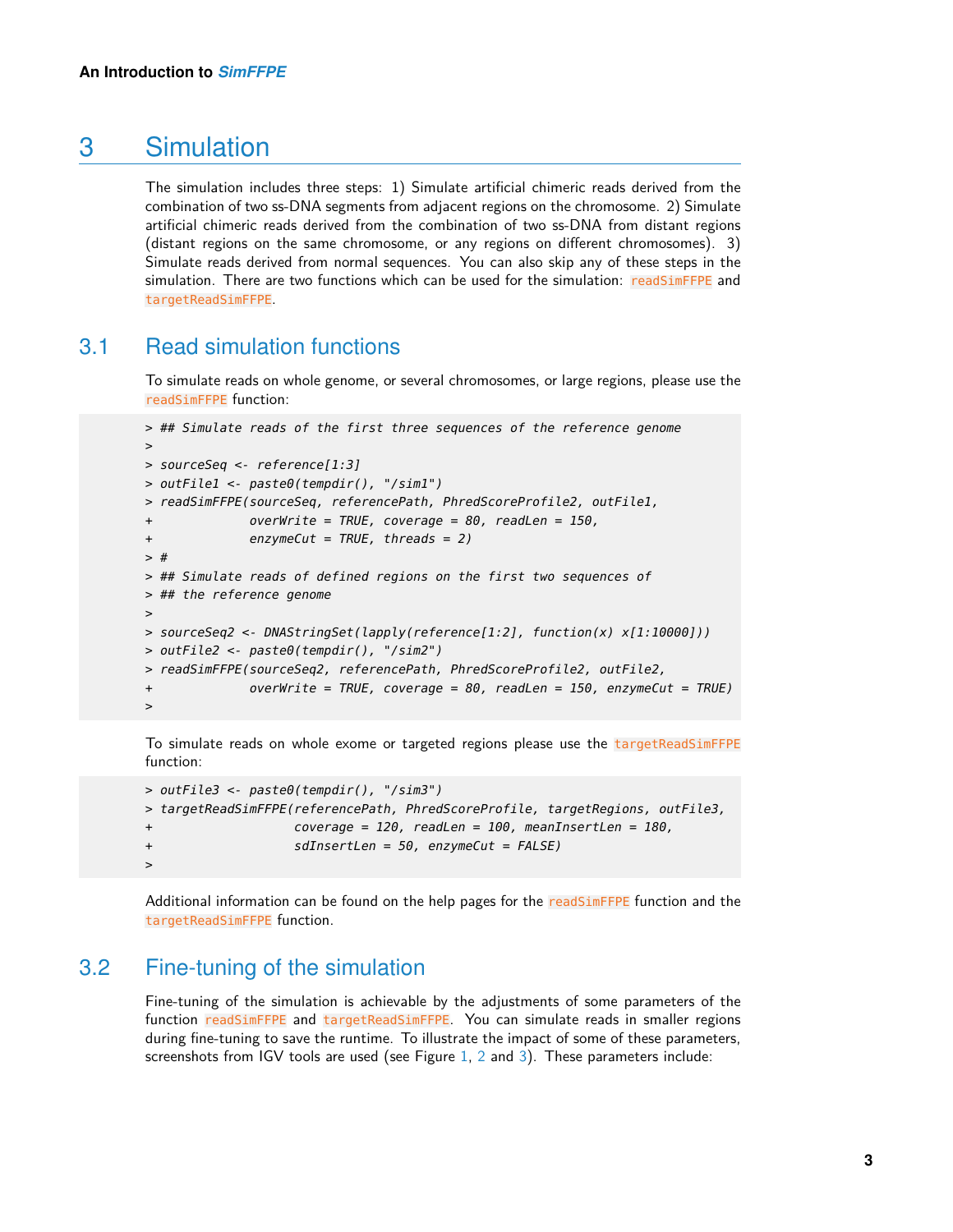1) enzymeCut: Simulate enzymatic fragmentation. With this fragmentation method, chimeric read pairs with improper pair orientations might be mapped to exactly the same location on the reference genome (see Figure [1\)](#page-3-1).

2) chimericProp: Proportion of artificial chimeric fragments. The higher the value, the greater the proportion of improper paired reads as shown in Figure [1](#page-3-1) and [2,](#page-3-2) the smaller the proportion of proper paired reads as shown in Figure [3,](#page-3-3) and the larger the proportion of proper paired reads with soft-clips as shown in Figure [3.](#page-3-3)

3) sameChrProp: Proportion of artifact chimeric fragments that are derived from the combination of two ss-DNA coming from the same chromosome. The higher the value, the greater the proportion of reads with improper pair orientations as shown in Figure [1,](#page-3-1) and the smaller the proportion of reads with their mates mapped to different chromosomes as shown in Figure [2.](#page-3-2)

4) adjChimProp: Proportion of adjacent ss-DNA combinations among same chromosomal ss-DNA combinations. sameChrProp \* adjChimProp determine the proportion of simulated adjcent ss-DNA combinations.

5) sameStrandProb: Proportion of same-strand ss-DNA combinations among adjacent ss-DNA combinations. The higher the value, the greater the proportion of reads with RR and LL orientations in all reads with improper pair orientations as shown in Figure [1.](#page-3-1)

6) spikeWidth: The width of chimeric read spike used in the simulation of distant ss-DNA combinations. As shown in Figure [3,](#page-3-3) some regions are enriched in reads with paired reads mapped to other chromosomes, and some others are scarce. The lengths of these regions are of similar scale, and the parameter "spikeWidth" is used to simulate this length.

7) highNoiseRate and highNoiseProb: The noise rate for each base in noisy reads and the proportion of these noisy reads. These very noisy reads as well as less noisy reads are shown in Figure [3.](#page-3-3)

<span id="page-3-1"></span>

**Figure 1: Simulated reads with improper pair orientations** These read pairs are mapped in RR, LL, or RL orientations. Black-framed reads are paired reads that are mapped to the same position (enzymatic fragmentation).

<span id="page-3-2"></span>

**Figure 2: Simulated reads with mate reads mapped to different chromosomes** The different read colors indicate the different chromosomes that their mate reads mapped to.

<span id="page-3-3"></span>

<span id="page-3-0"></span>**Figure 3: Simulated reads mapped in proper pair** Mismatches and soft-clips are shown as colored vertical lines in reads.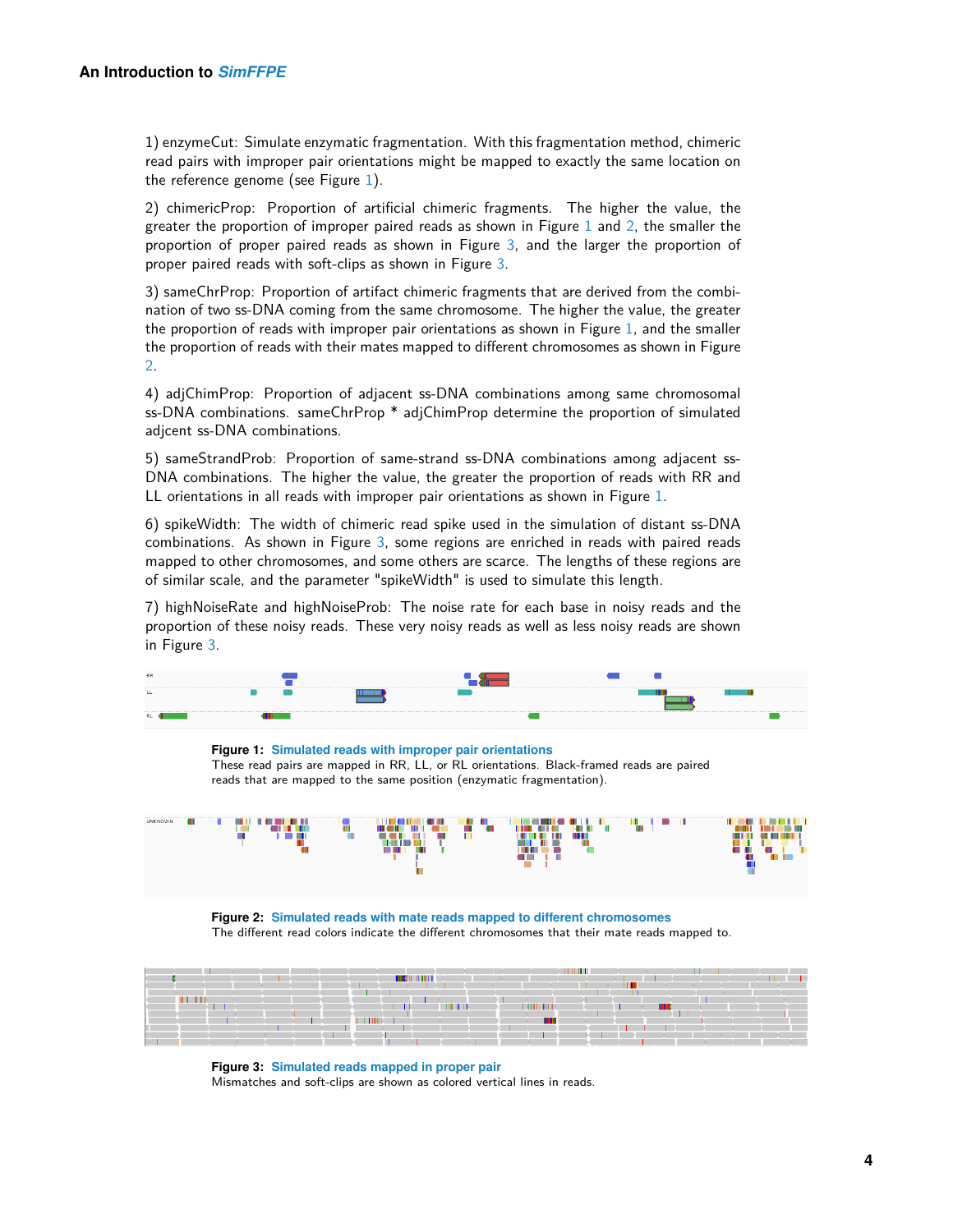# A Session info

```
> packageDescription("SimFFPE")
Package: SimFFPE
Type: Package
Title: NGS Read Simulator for FFPE Tissue
Version: 1.9.0
Authors@R: person("Lanying", "Wei",
      email="lanying.wei@uni-muenster.de", role =
      c("aut", "cre"), comment = c(ORCID ="0000-0002-4281-8017"))
Description: The NGS (Next-Generation Sequencing)
      reads from FFPE (Formalin-Fixed
      Paraffin-Embedded) samples contain numerous
      artifact chimeric reads (ACRS), which can lead
      to false positive structural variant calls.
      These ACRs are derived from the combination of
      two single-stranded DNA (ss-DNA) fragments with
      short reverse complementary regions (SRCRs).
      This package simulates these artifact chimeric
      reads as well as normal reads for FFPE samples
      on the whole genome / several chromosomes /
      large regions.
License: LGPL-3
Encoding: UTF-8
Depends: Biostrings
Imports: dplyr, foreach, doParallel, truncnorm,
      GenomicRanges, IRanges, Rsamtools, parallel,
      graphics, stats, utils, methods
Suggests: BiocStyle
biocViews: Sequencing, Alignment, MultipleComparison,
      SequenceMatching, DataImport
git_url:
      https://git.bioconductor.org/packages/SimFFPE
git_branch: master
git_last_commit: a593462
git_last_commit_date: 2022-04-26
Date/Publication: 2022-04-26
Author: Lanying Wei [aut, cre]
      (<https://orcid.org/0000-0002-4281-8017>)
Maintainer: Lanying Wei <lanying.wei@uni-muenster.de>
Built: R 4.2.0; ; 2022-04-26 21:51:40 UTC; unix
-- File: /tmp/Rtmp6nFMWX/Rinst2e76bf6f5fc065/SimFFPE/Meta/package.rds
> sessionInfo()
R version 4.2.0 RC (2022-04-21 r82226)
Platform: x86_64-pc-linux-gnu (64-bit)
Running under: Ubuntu 20.04.4 LTS
```